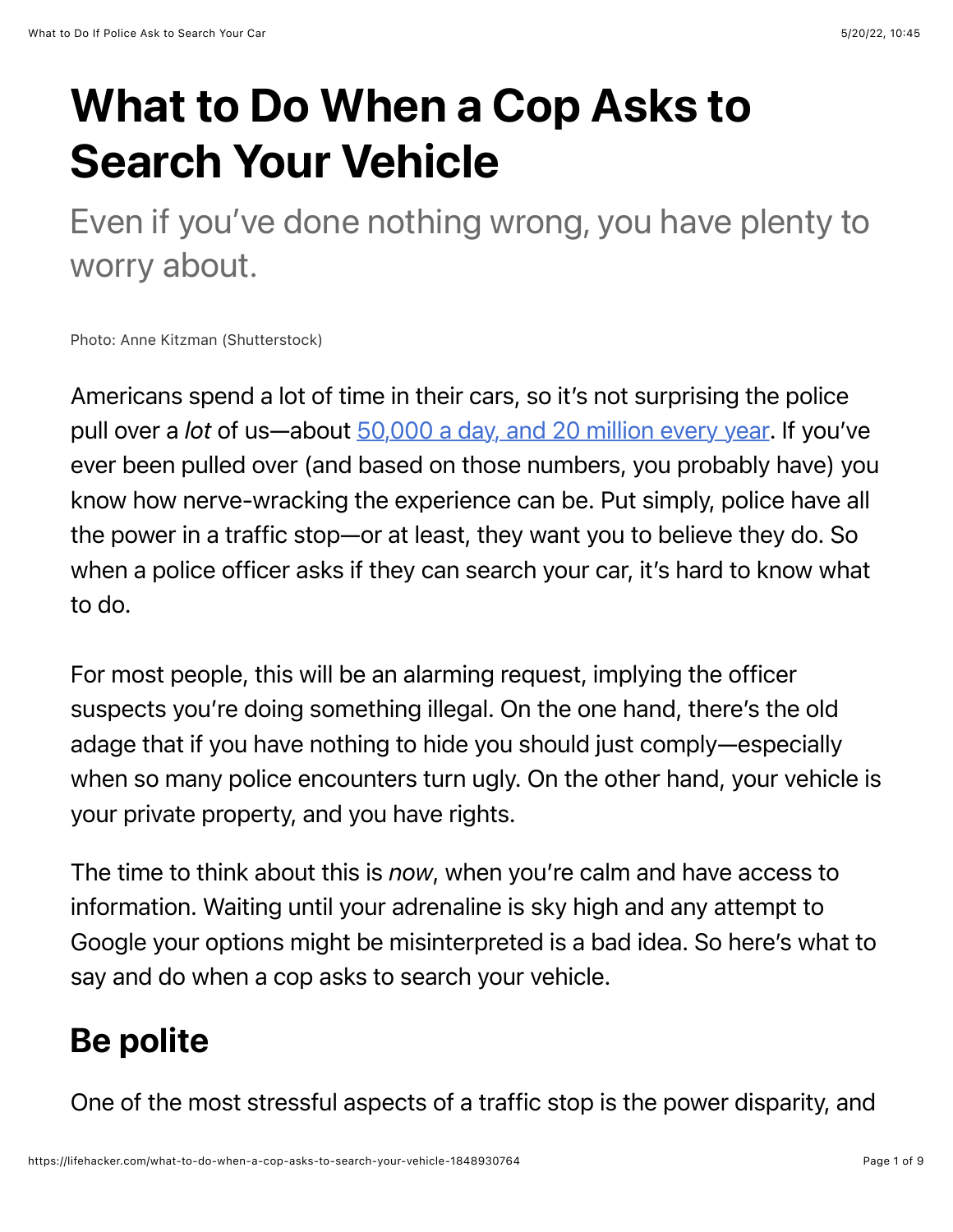while most police officers will conduct themselves professionally, it's paramount you not escalate the encounter by being angry or insulting. There are certain requests or commands you should absolutely, 100 percent comply with:

- Produce your license, insurance, and registration when requested.
- Obey specific commands. If the officer tells you to step out of the vehicle, do so.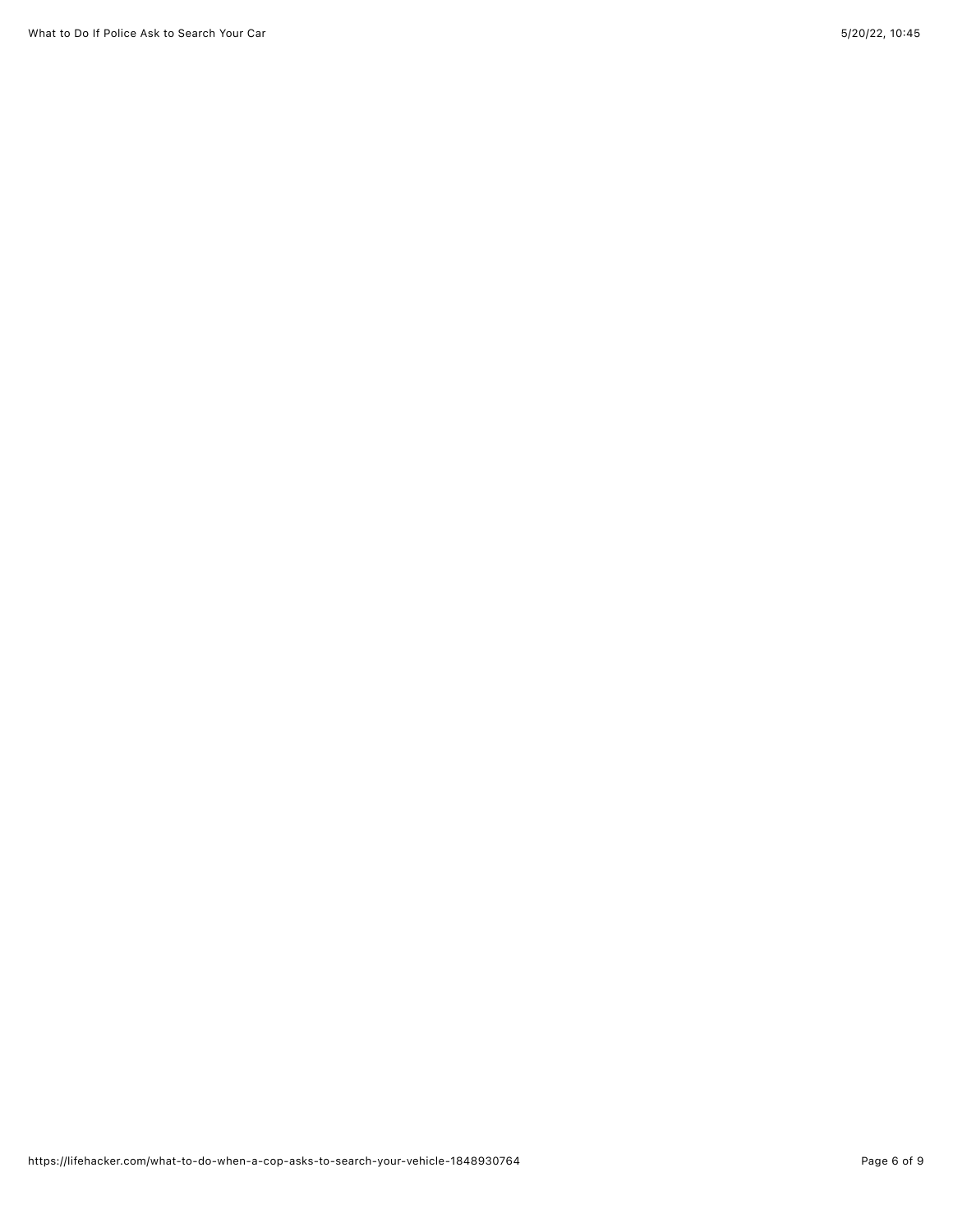That's pretty much it. There are also things the police can do without your permission:

Visually examine the exterior of the vehicle and access databases to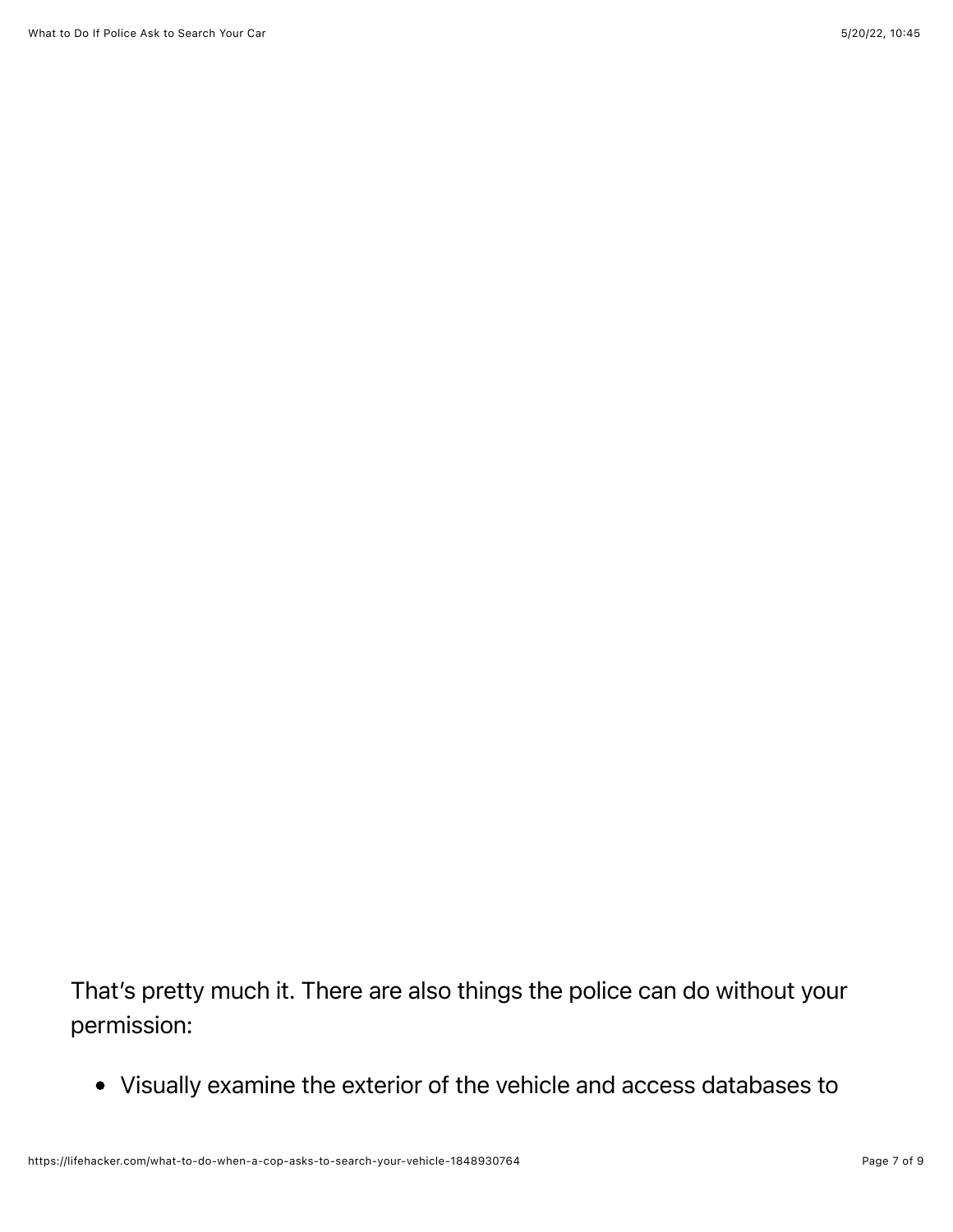see if your car has been reported stolen or if the registered owner (presumably you) has any outstanding warrants.

Visually examine the interior of the car—if something is in plain sight, the police don't need further justification to proceed to a search and/or arrest. For example, if you have a gun sitting on the passenger seat of your car, the cops will be completely justified in searching your vehicle, even if you have all the proper paperwork for the weapon.

Anything else the officer might ask you or tell you to do falls into the gray area between your rights and their job. The key thing to remember is that a cop's job is *not* to exonerate you. In other words, police—even when they're absolutely professional and doing their jobs the right way—are not your friends. Policing is a difficult, dangerous job, and making friends with people they pull over is not in their best interest. Which means allowing a search of your car upon request is not in yours.

## Know your Fourth Amendment rights

The Fourth Amendment of the Constitution protects Americans from unlawful search and seizure, which means, in short, that the police can't search your car without probable cause or your permission.

Cops have broad authority in most situations. Probable cause is a murky subject; while police can't simply state they have a hunch or a gut feeling, it doesn't take much to justify a search—if the officer states they smelled alcohol or another substance, that's all they need. So the first thing to know is this: If the officer is asking permission to search your car, they *don't have probable cause*. If they did, they would already be searching your vehicle.

## The one phrase to remember